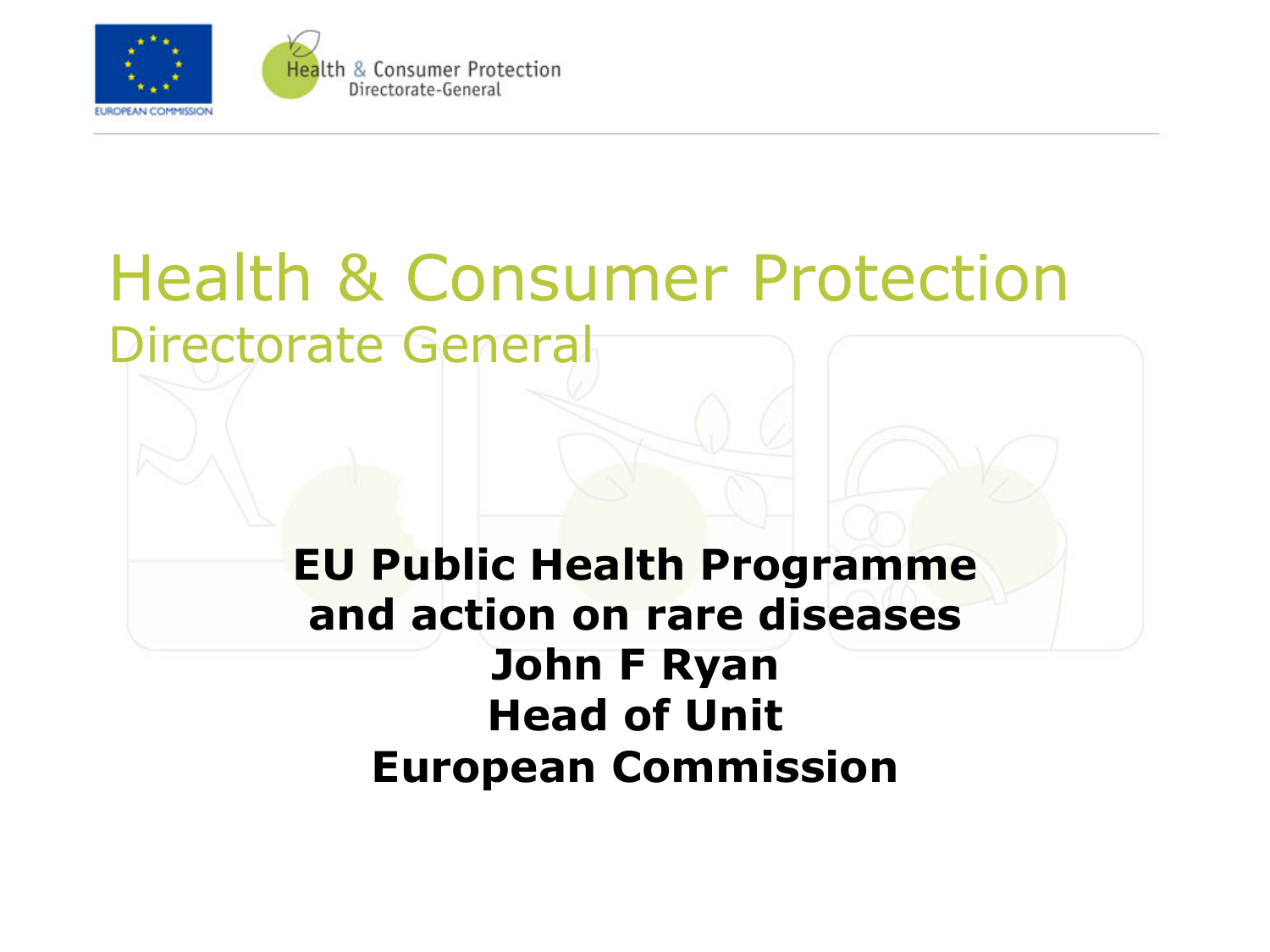

## Legal background

As regards public health, the Treaty calls on the Community to act in prevention of major public health scourges, and to co-ordinate its activity in this area.

**The Treaty also includes provisions on** regulation of products (pharmaceuticals) and on research.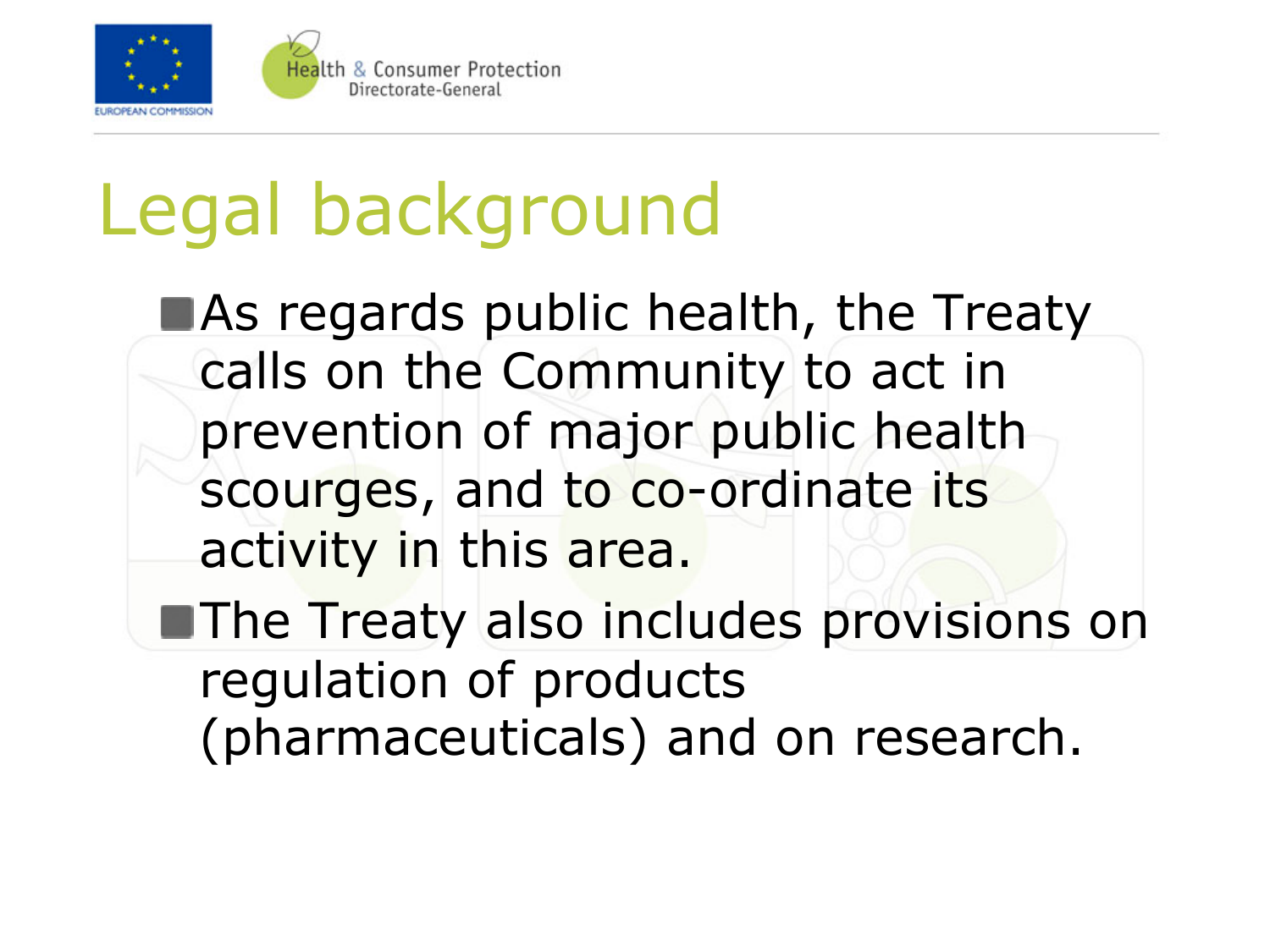

**The first specific action programme to** co-ordinate Member State activity on rare diseases was adopted in 1999. (Decision 1295/99/EC)

**The decision text states that Community** measures may contribute unique added value to the treatment of problems the scale of which in individual countries is too small to allow necessary analysis or effective intervention.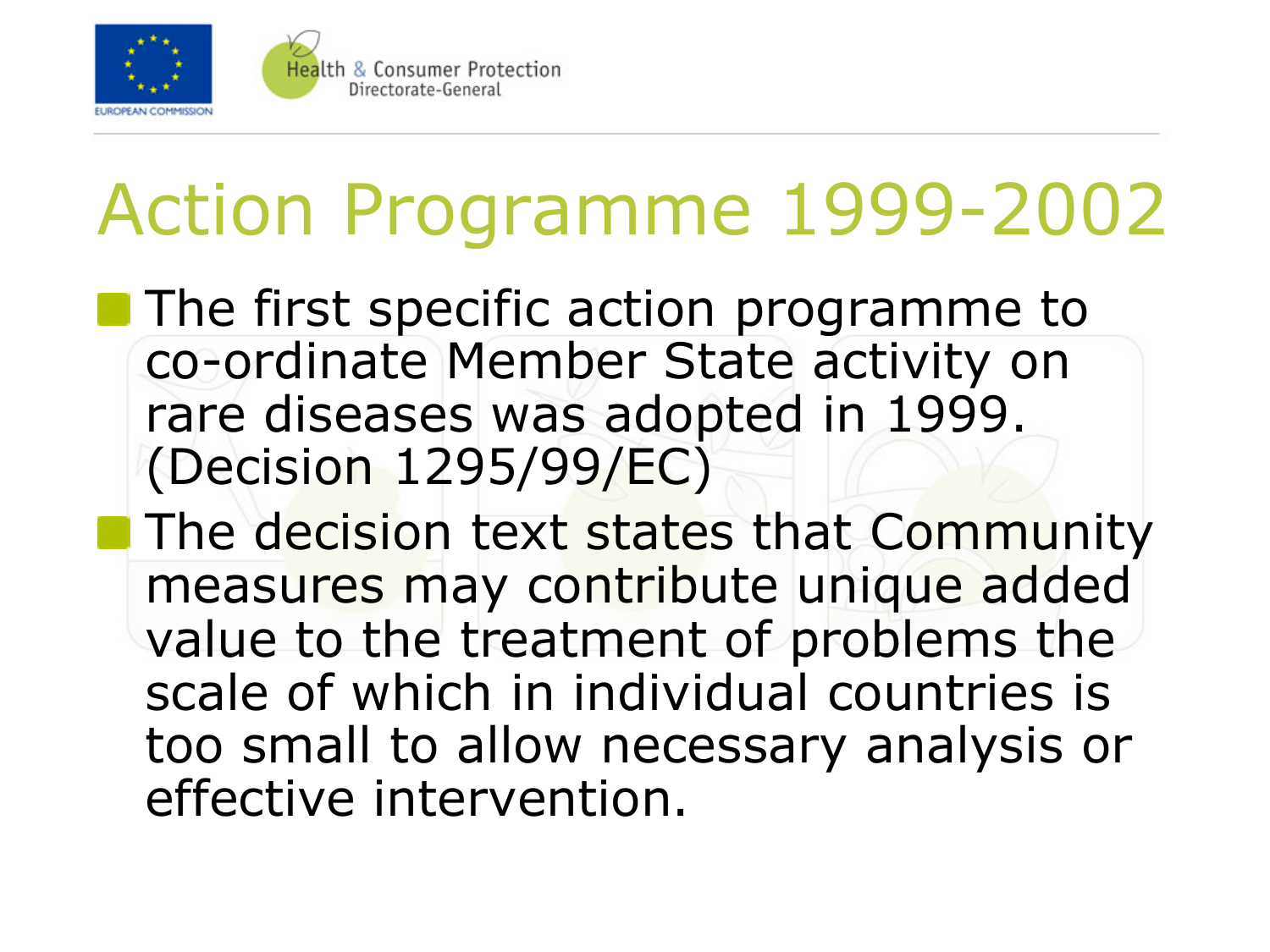

**As a guide, the Decision took low** prevalence to be less than 5 per 10,000 in the Community. **Because of their rarity, people** affected by individual rare diseases lack information about them and do not benefit from health resources and services which they need.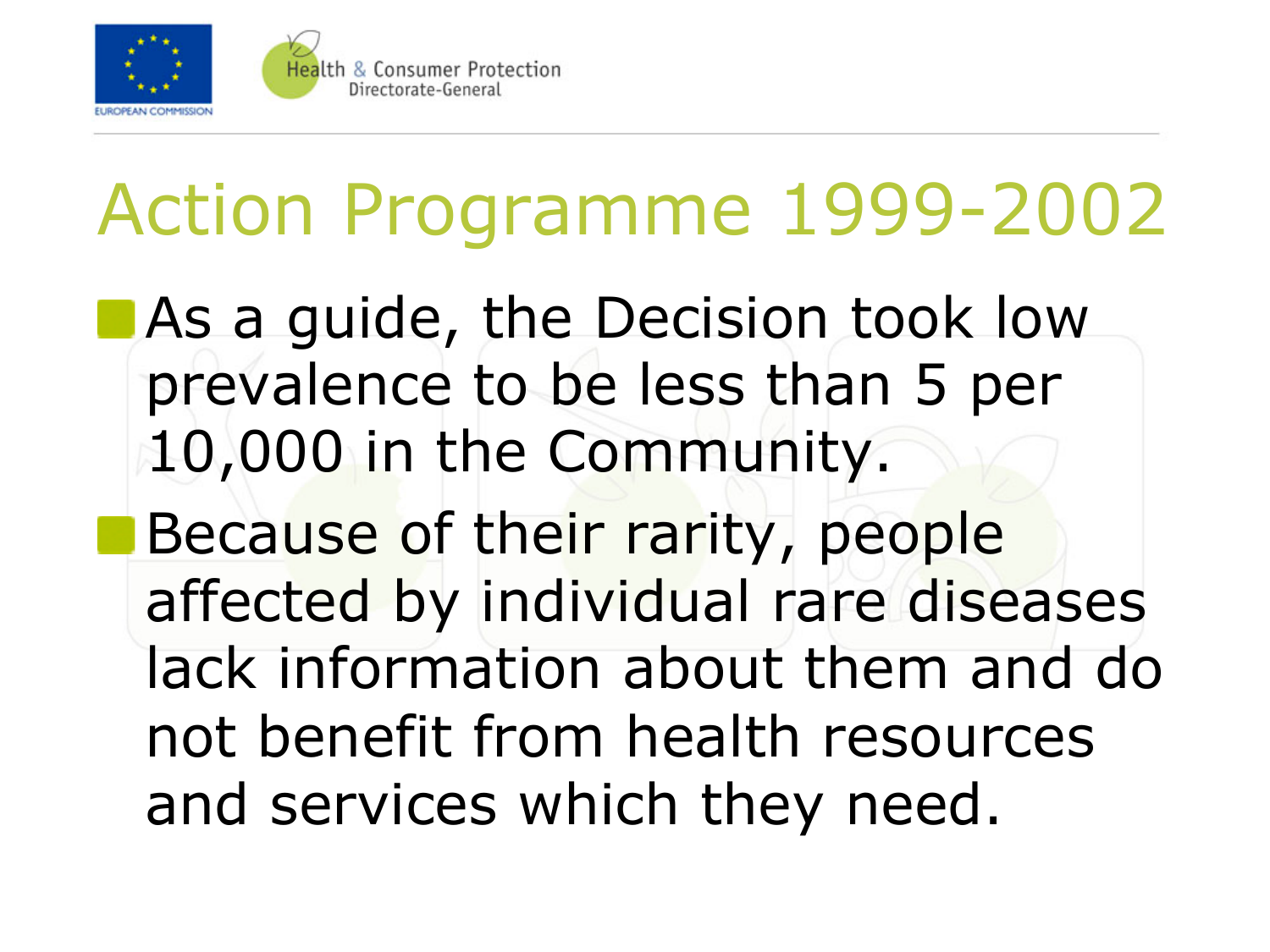

Directorate-General

## Action Programme 1999-2002

- **The programme aimed to improve** information and understanding of rare diseases
- **If aimed to foster a wider dissemination** of information particularly to patients and carers

It aimed to take a coherent approach with other EU initiatives on orphan drugs and medical research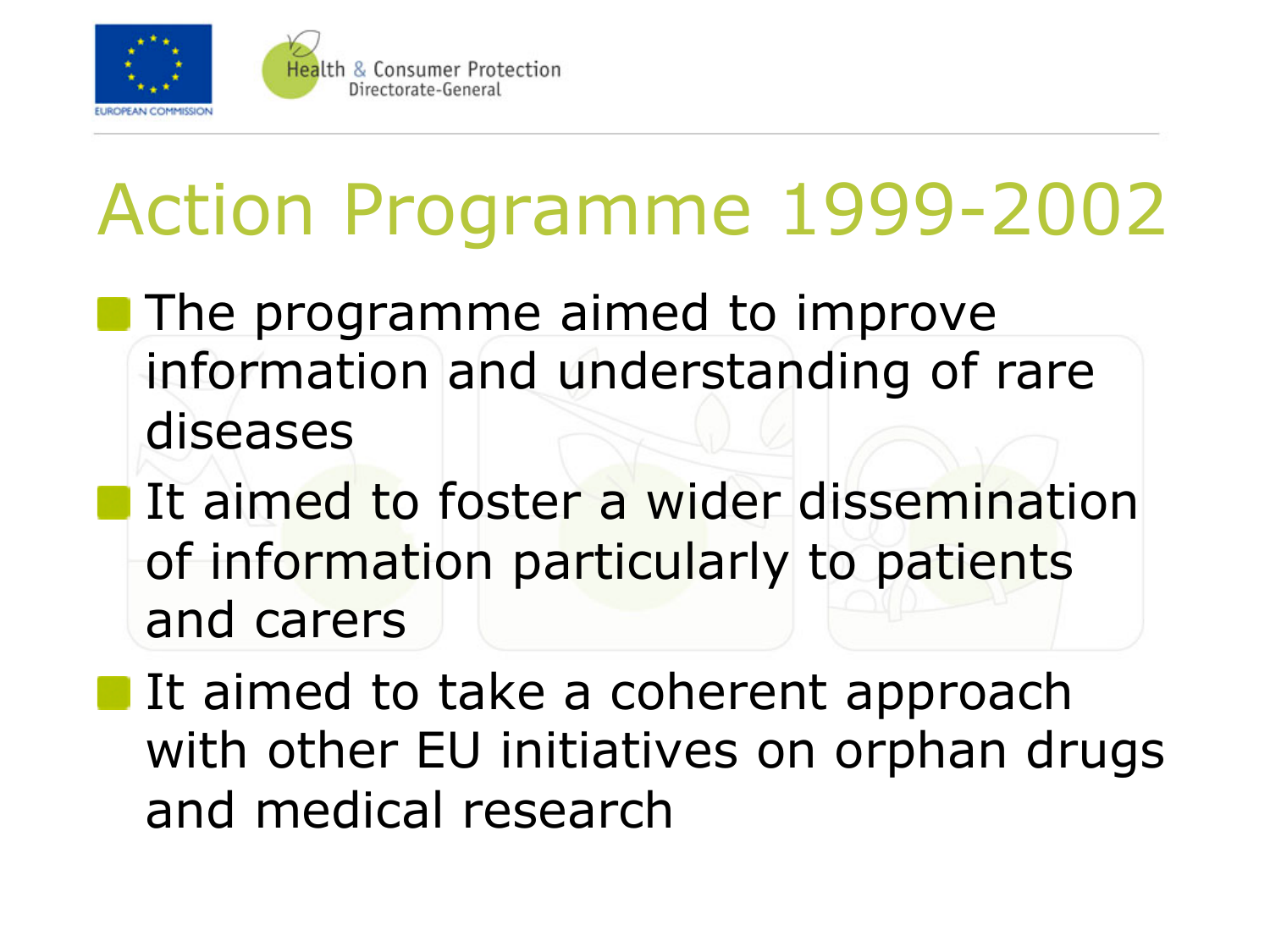

**A** first objective was to promote the development of a European information network on rare diseases. The information was to comprise a description of the disease, prevention measures, treatments, research programmes, and a list of sources for further information.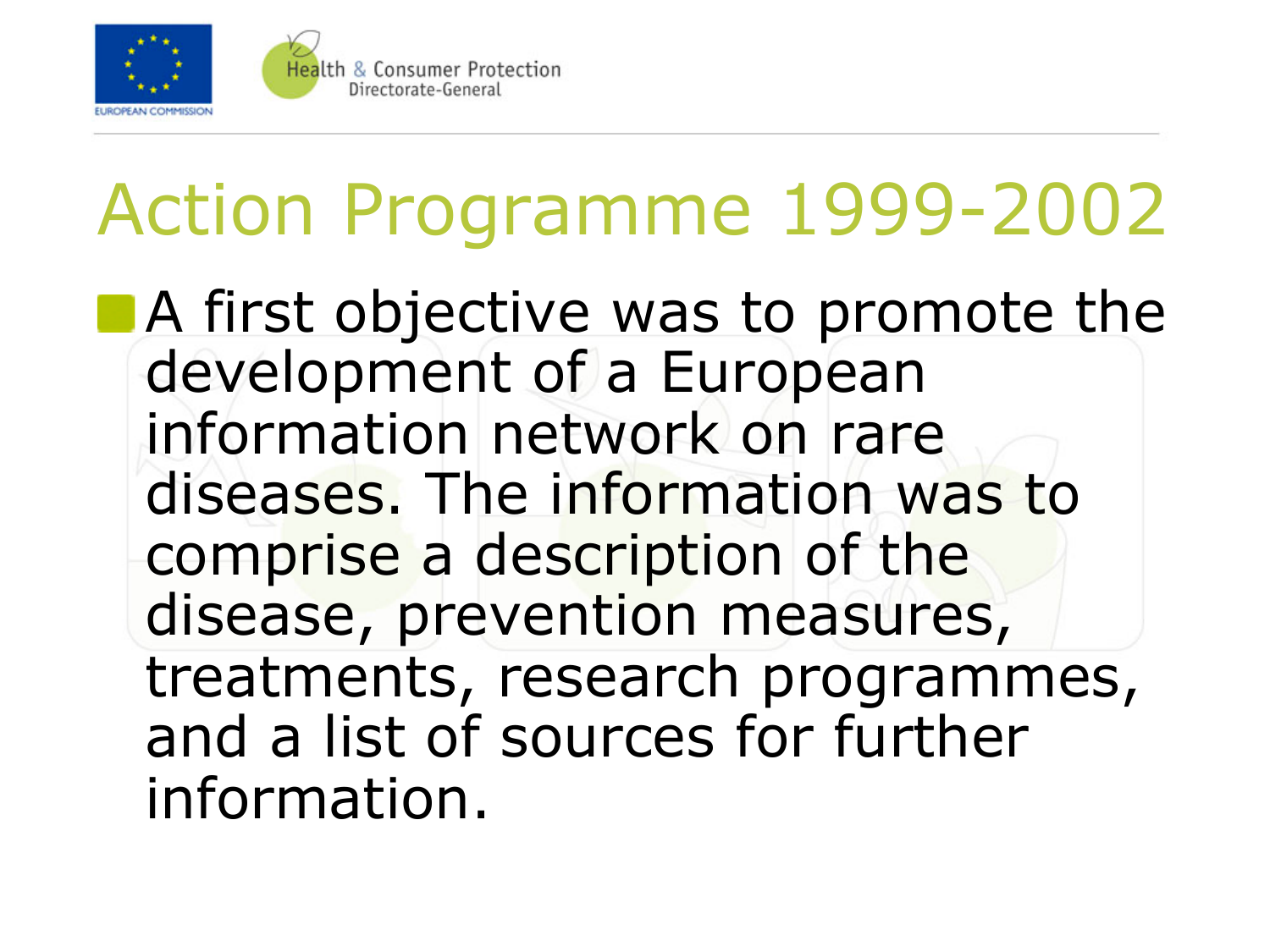

**A** second objective was to contribute to training and refresher courses for professionals in order to improve early detection, recognition, intervention and prevention.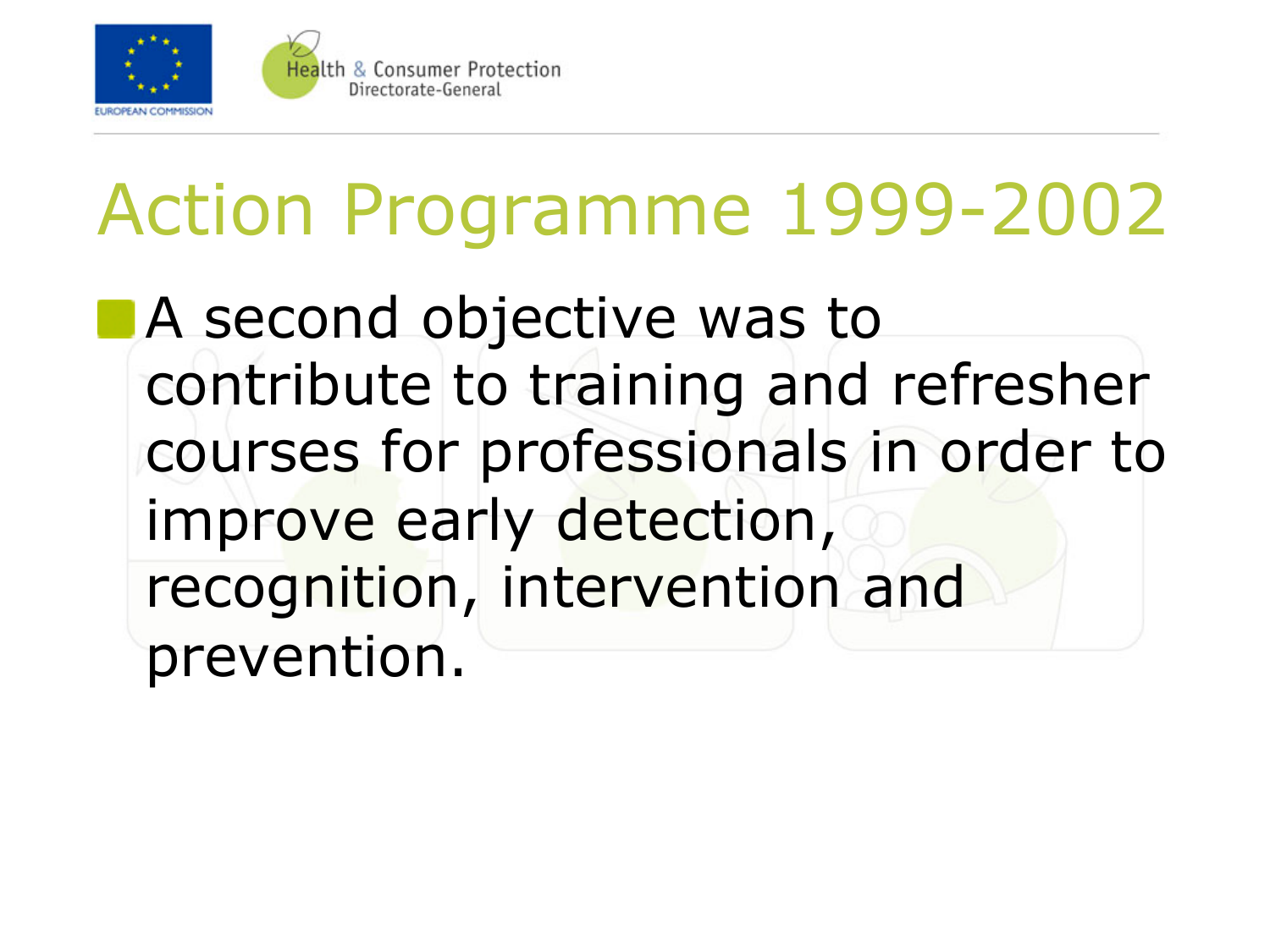

**A third objective was to promote** trans-national co-operation and networking between groups of persons directly or indirectly affected by the same rare conditions, or volunteers and professionals involved.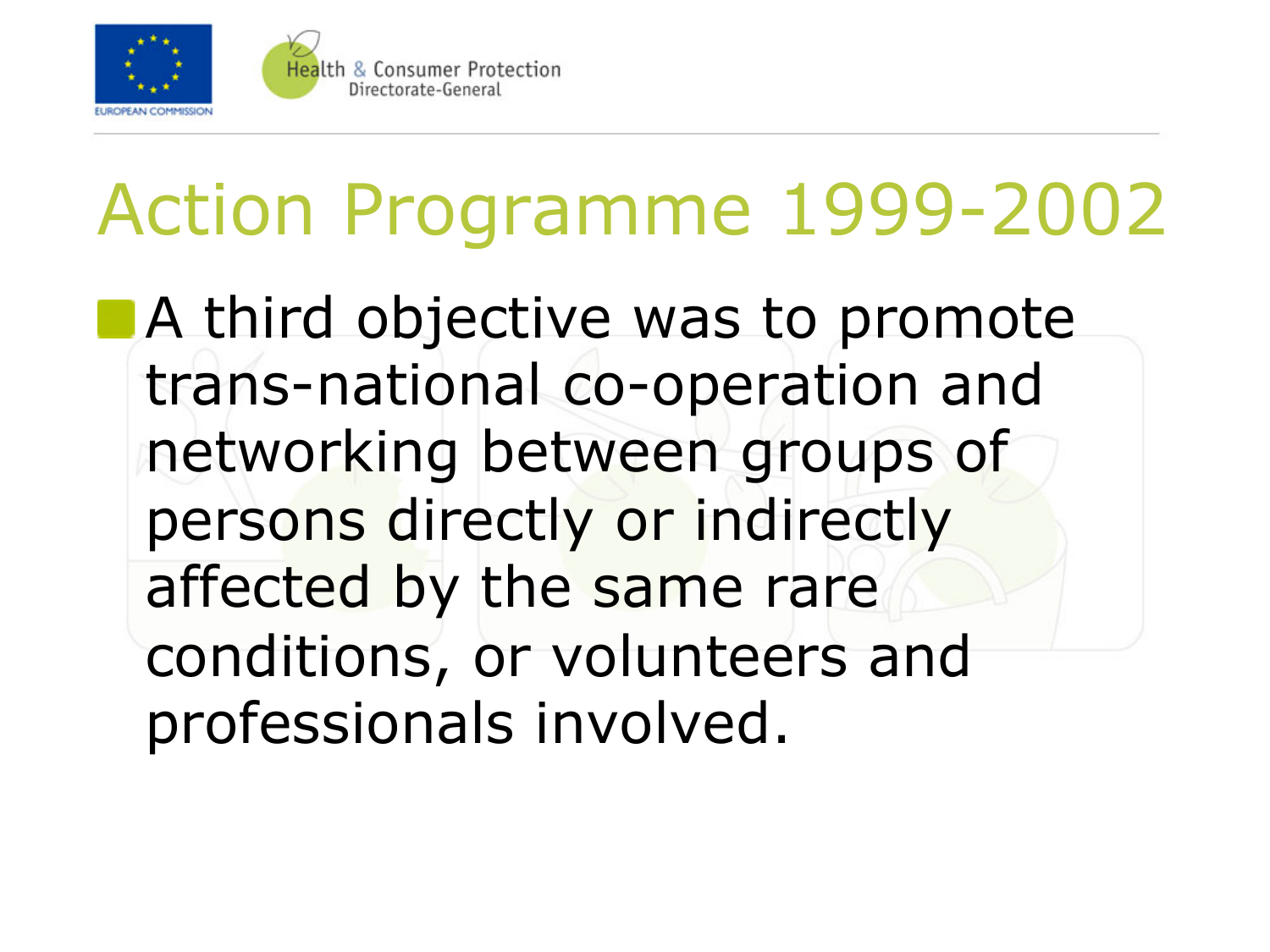

A fourth objective was to support at EU level the monitoring of rare diseases in the Member States and early warning systems for clusters, and promote the networking and training of experts concerned with the handling of rare diseases and with rapid response to clusters.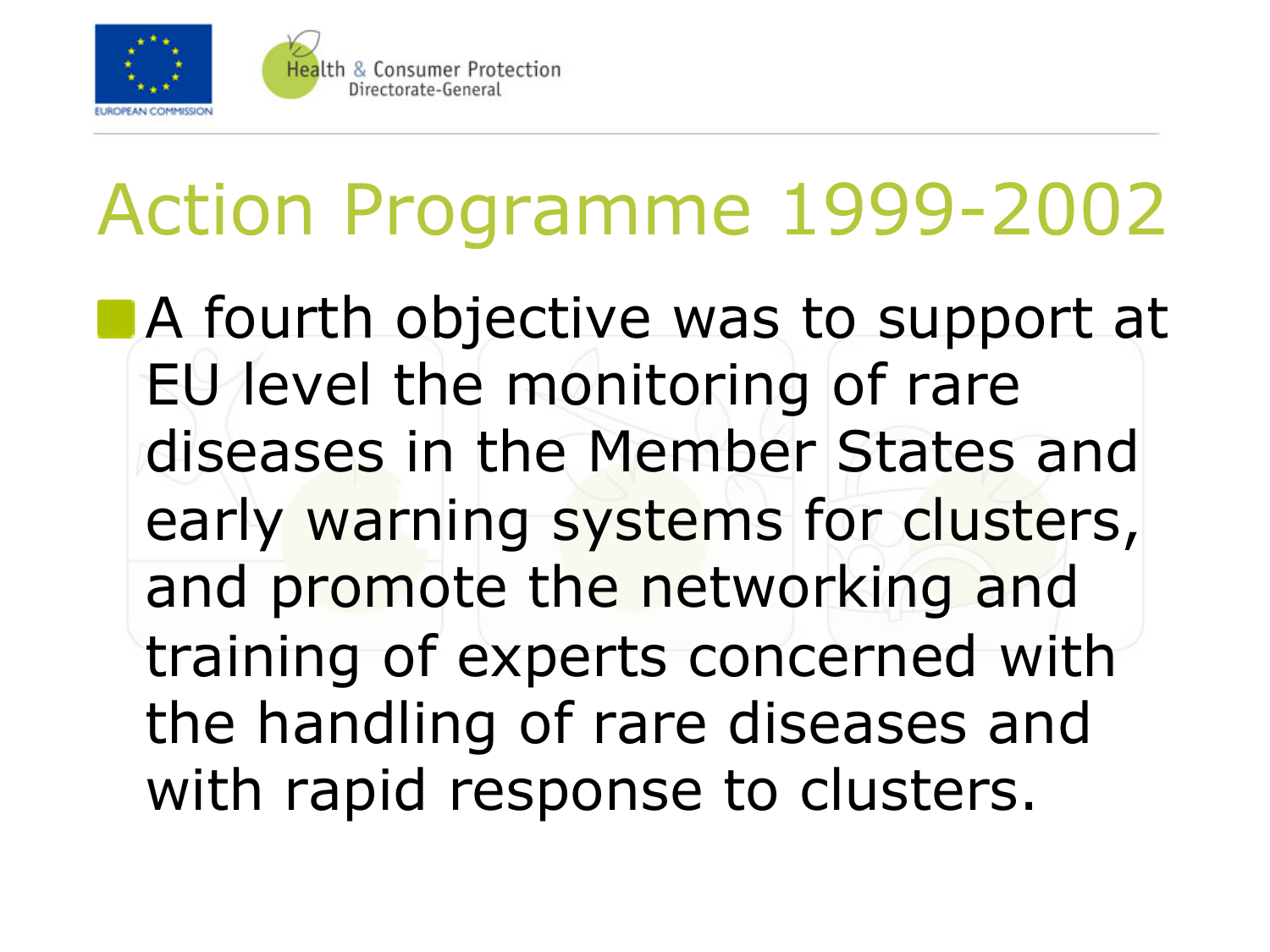

### Projects supported 1999-2002

**This programme ended in** December 2002, having supported 24 projects in total for an amount of 6.5M€ (only 60% of the budget allocated to the programme)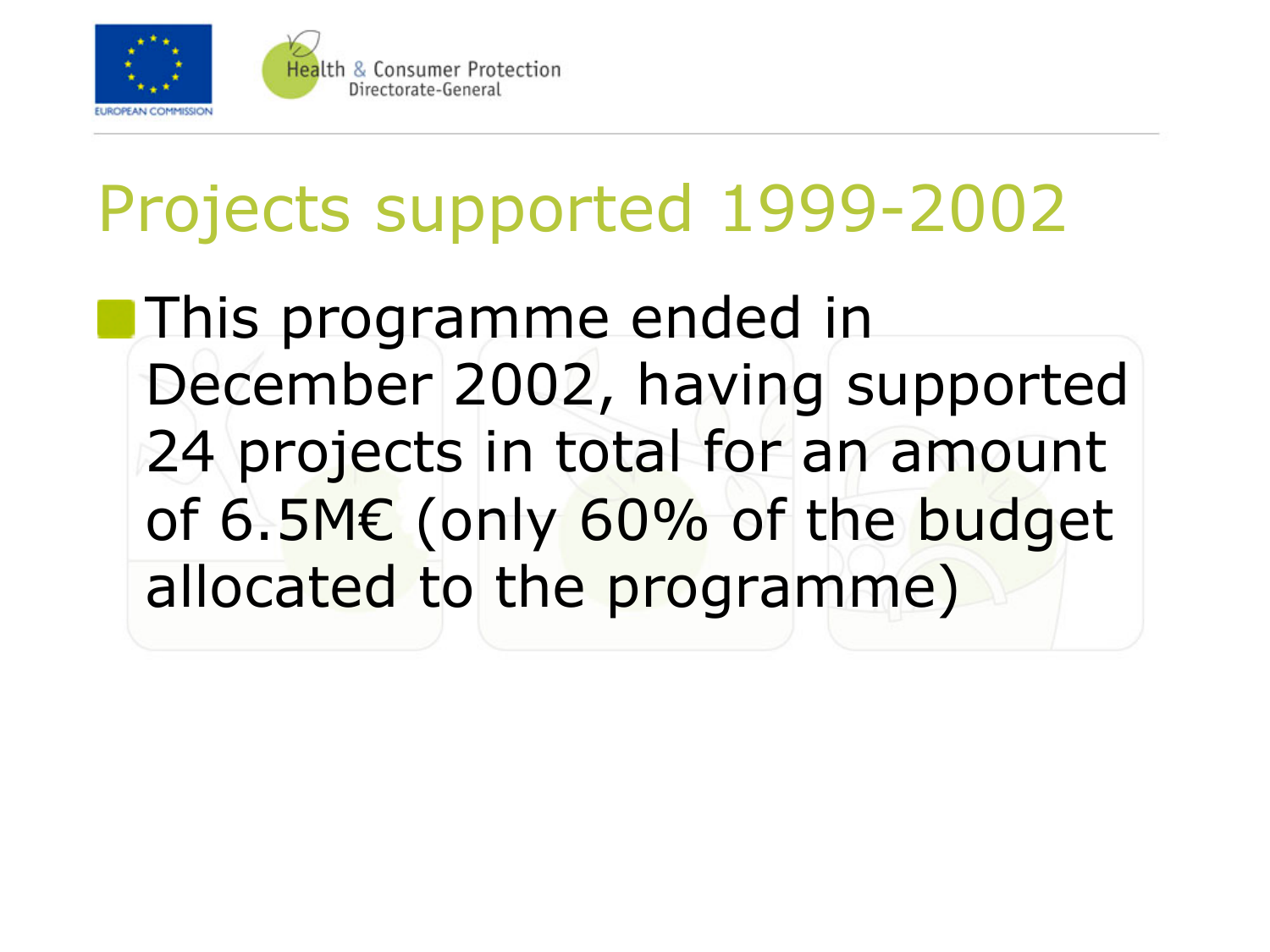

# Projects supported in 2000

- EUROMUSCLENET MUSCLE DISEASES PROTOTYPE OF RARE AND DISABLING DISORDERS: CREATION OF A EUROPEAN INFORMATION NETWORK SPK (SCHLOSSPARK-KLINIK KG) (GERMANY)
- EDDNAL EUROPEAN DIRECTORY OF DNA LABORATORIES IPG (INSTITUT DE PATHOLOGIE ET DE GENETIQUE) (BELGIUM)
- ORPHANET 1 : A EUROPEAN DATABASE ON RARE DISEASES AND ORPHAN DRUGS (PHASE 1) INSERM (INSTITUT NATIONAL DE LA SANTÉ ET DE LA RECHERCHE MÉDICALE) (FRANCE)
- INFORMATION NETWORK FOR IMMUNODEFICIENCIES UNIVERSITY OF TAMPERE (FINLAND)
- TEAM 1 TRANSFER OF EXPERTISE ON RARE METABOLIC DISEASES IN ADULTS <mark>(PHASE1)</mark>DEPARTMENT OF INTERNAL MEDICINE - UMC (UNIVERSITY MEDICAL CENTER)<br>UTRECHT (THE NETHERLANDS)
- EAGS CREATING A EUROPEAN ALLIANCE OF PATIENT AND PARENT GROUPS FOR GENETIC SERVICES AND INNOVATION IN MEDICINEGENETIC INTEREST GROUP (UNITED KINGDOM)
- ORPHAN MEDICINAL PRODUCTS TO THE SERVICE OF PATIENTS AFFECTED BY RARE DISORDERS (PARD 1)EURORDIS (EUROPEAN ORGANISATION FOR RARE DISORDERS) (FRANCE)
- EUROCAT 1 : SURVEILLANCE OF CONGENITAL ANOMALIES IN EUROPE (PHASE 1)UNIVERSITY OF ULSTER (UNITED KINGDOM)
- NEPHIRD 1 NETWORK OF PUBLIC HEALTH INSTITUTIONS ON RARE DISEASES (PHASE 1)CENTRO NAZIONALE MALATTIE RARE - ISTITUTO SUPERIORE DI SANITA (ITALY)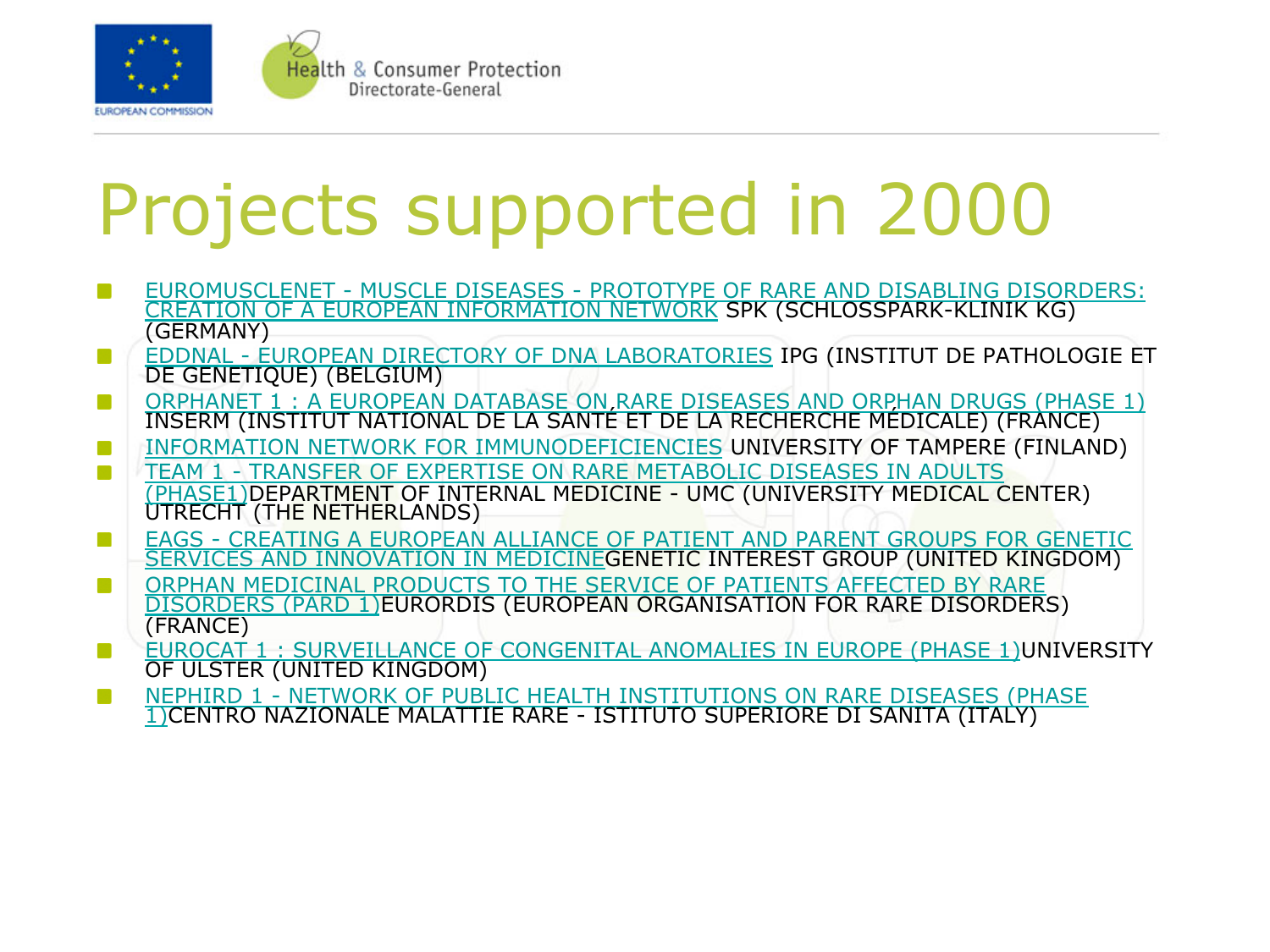

# Projects supported in 2001

- EUROCAT 2 : SURVEILLANCE OF CONGENITAL ANOMALIES IN EUROPE (PHASE 2) UNIVERSITY OF ULSTER (UNITED KINGDOM)
- SCN EUROPEAN NETWORK ON THE EPIDEMIOLOGY, PATHOPHYSIOLOGY AND TREATMENT OF SEVERE CHRONIC NEUTROPENIA MEDIZINISCHE HOCHSCHULE HANNOVER (GERMANY)
- A EUROPEAN INFORMATION NETWORK ON PAEDIATRIC RHEUMATIC DISEASES PRINTO (PAEDIATRIC RHEUMATOLOGY INTERNATIONAL TRIALS ORGANISATION) (ITALY)
- RARE PULMONARY DISEASES ESTABLISHMENT OF DIAGNOSTIC CRITERIA AND REFERENCE/TRAINING CENTERSINSTITUTE OF PATHOLOGY, UNIVERSITY OF<br>GRAZ (AUSTRIA)
- NEW COMMUNICATION TECHNOLOGIES (WEB SITE) TO THE SERVICE OF THE RARE DISORDERS NETWORK AND SHARING OF GOOD PRACTICES IN DIFFERENT HELP SERVICES TO PATIENTS, ALREADY EXISTING IN EUROPE (HOT LINE) (PARD 2) EURORDIS (EUROPEAN ORGANISATION FOR RARE DISORDERS) (FRANCE)
- A EUROPEAN EDUCATIONAL PROGRAMME ON RARE DISEASES ISTITUTO DI RICERCHE FARMACOLOGICHE 'MARIO NEGRI' (ITALY)
- CAUSE CHARGE ASSOCIATION AND USHER SYNDROME IN EUROPE SENSE INTERNATIONAL (UNITED KINGDOM)
- ORPHANET 2 (PHASE 2) INSERM (INSTITUT NATIONAL DE LA SANTÉ ET DE LA RECHERCHE MÉDICALE) (FRANCE) **The Second Second**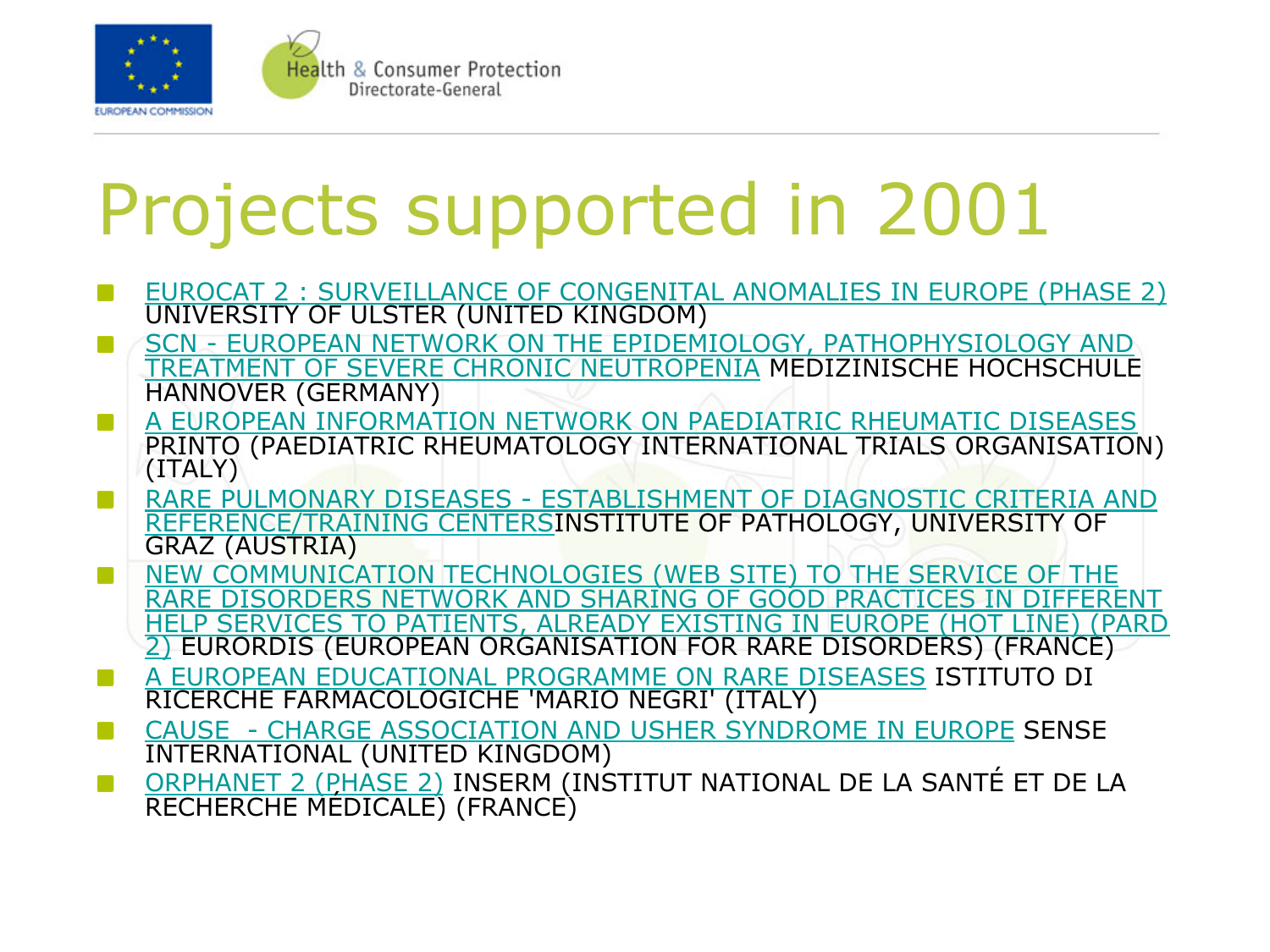

# Projects supported in 2002

- ORPHANET 3 (PHASE 3) INSERM (INSTITUT NATIONAL DE LA SANTE ET DE LA RECHERCHE MEDICALE) (FRANCE)
- ENERCA EUROPEAN NETWORK FOR RARE CONGENITAL ANAEMIAS UNIDAD DE ERITROPATOLOGIA -HOSPITAL CLINIC I PROVINCIAL DE BARCELONA (SPAIN)
- RARE FORMS OF DEMENTIA ALZHEIMER EUROPE (LUXEMBOURG)
- ESTABLISHING EUROPEAN NEUROFIBROMATOSIS LAY GROUP **The Second Second** WORK. HEALTH PROMOTION, IMPROVING HEALTH INFORMATION AND KNOWLEDGE FOR NEUROFIBROMATOSIS (NF) IN EUROPE NF EUROPE (EUROPEAN FEDERATION FOR NEUROFIBROMATOSIS ASSOCIATIONS) (BELGIUM)
- PAN-EUROPEAN NETWORK FOR PATIENTS INFORMATION ON RARE DISEASES AND ORPHAN DRUGS (PARD 3) EURORDIS (EUROPEAN ORGANISATION FOR RARE DISORDERS) (FRANCE)
- NEPHIRD 2 A EUROPEAN NETWORK FOR EPIDEMIOLOGICAL AND PUBLIC  $\mathbb{R}^n$ HEALTH DATA COLLECTION ON RARE DISEASES (PHASE 2) CENTRO NAZIONALE MALATTIE RARE - ISTITUTO SUPERIORE DI SANITA (ITALY)
- TEAM 2 ONGOING TRANSFER OF EXPERTISE ON PREVENTION, DIAGNOSIS AND TREATMENT OF COMMON COMPLICATIONS IN ADULTS WITH RARE METABOLIC DISEASES (PHASE 2) DEPARTMENT OF INTERNAL MEDICINE - UMC (UNIVERSITY MEDICAL CENTER) UTRECHT (THE NETHERLANDS)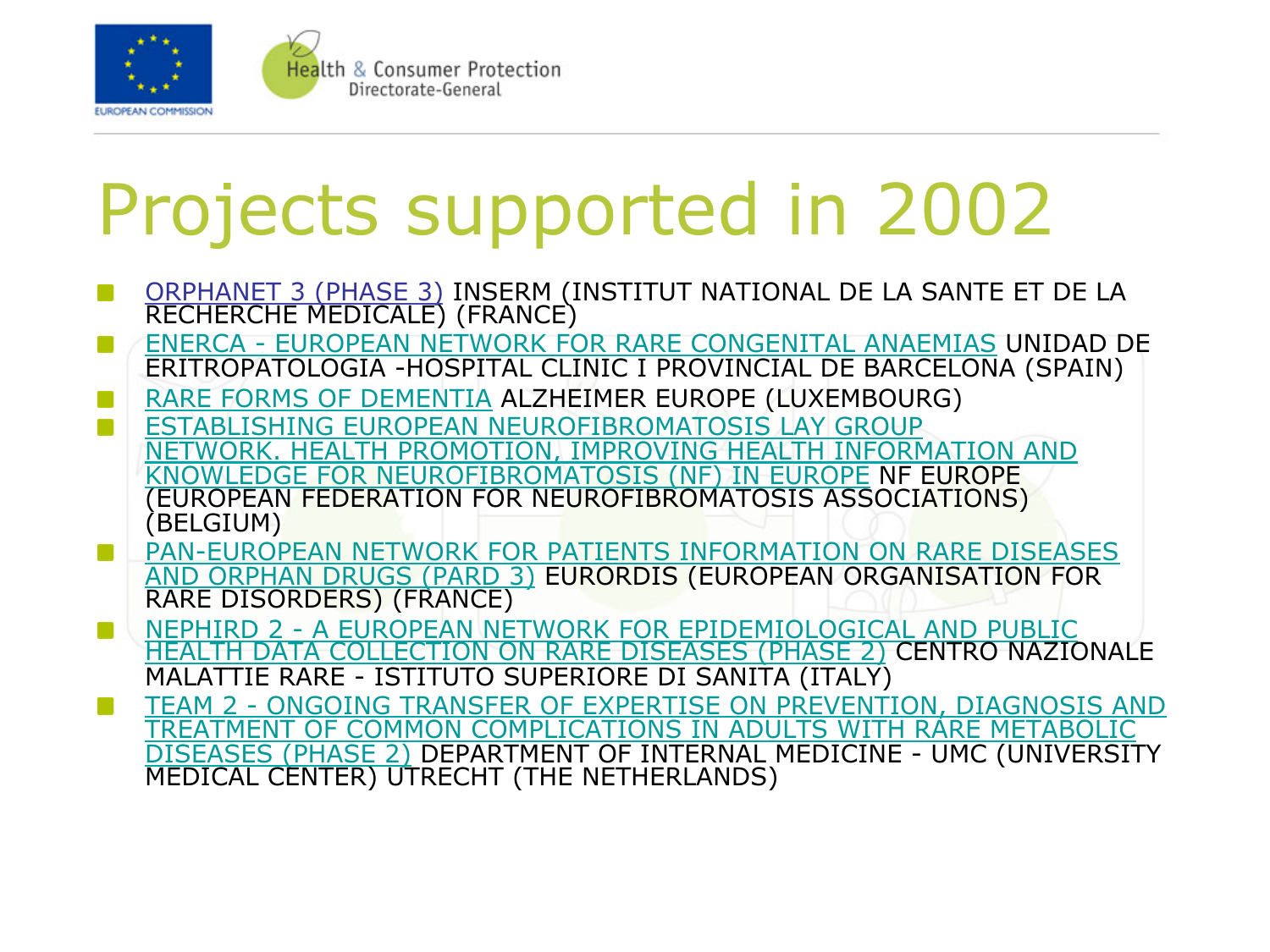

# Action Programme 2003-2008

**NH** When the Rare diseases programme came to an end in 2002, it was incorporated in a new overall Community Public Health Programme which will last from 2003-2008 with an annual budget of  $+/-60$ ME. The issue of rare diseases is covered in the health information strand.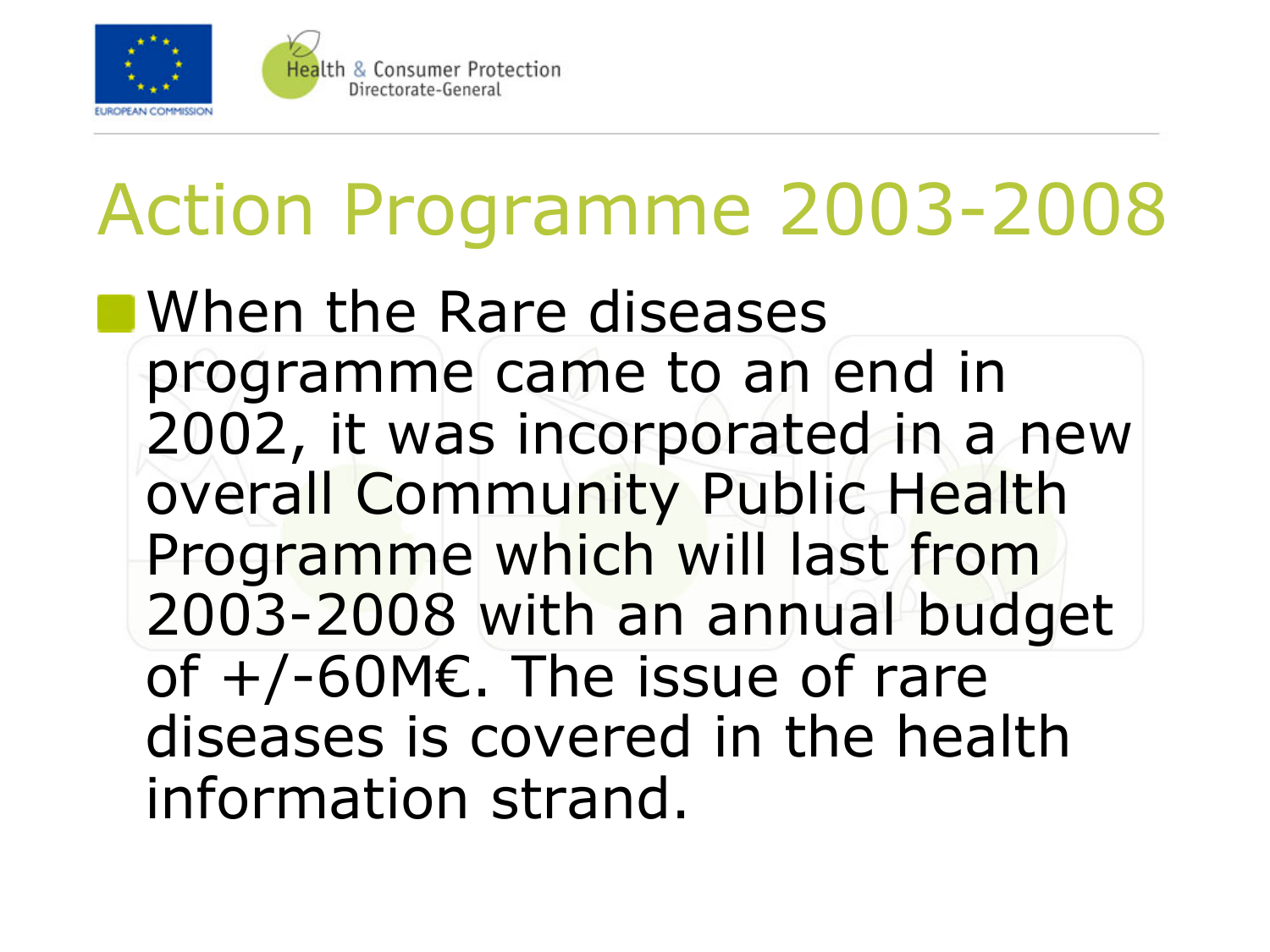

## Projects supported in 2003-2004

- **Two major rare disease projects were selected** for funding in 2003,namely ORPHANET 4 and EUROCAT 3
	- 3 projects were selected in 2004:

Directorate-General

- **ENERCA II Network of Rare and Congenital** Anaemias (Fundació de l'Hospital Clínic i Provincial De Barcelona)
- RDTF Scientific Secretariat of Rare Disease Task Force (INSERM France)
- **PARACELSUS: Policy action and information on** rare diseases in Europe (Eurordis, France)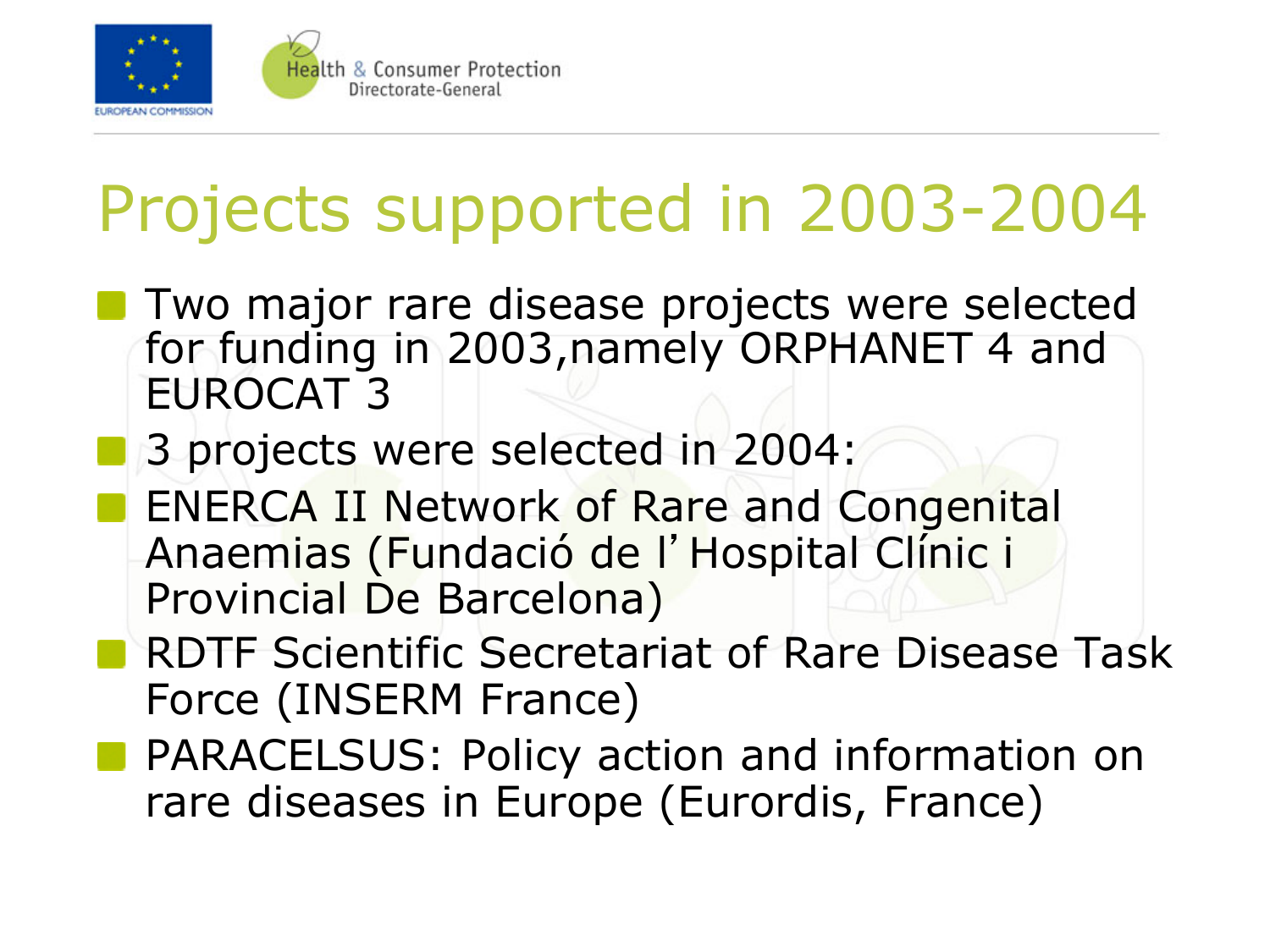

### Evaluation of EU Action Programmes **The Commission has asked for an** external evaluation of the pre-2003 action programmes on public health.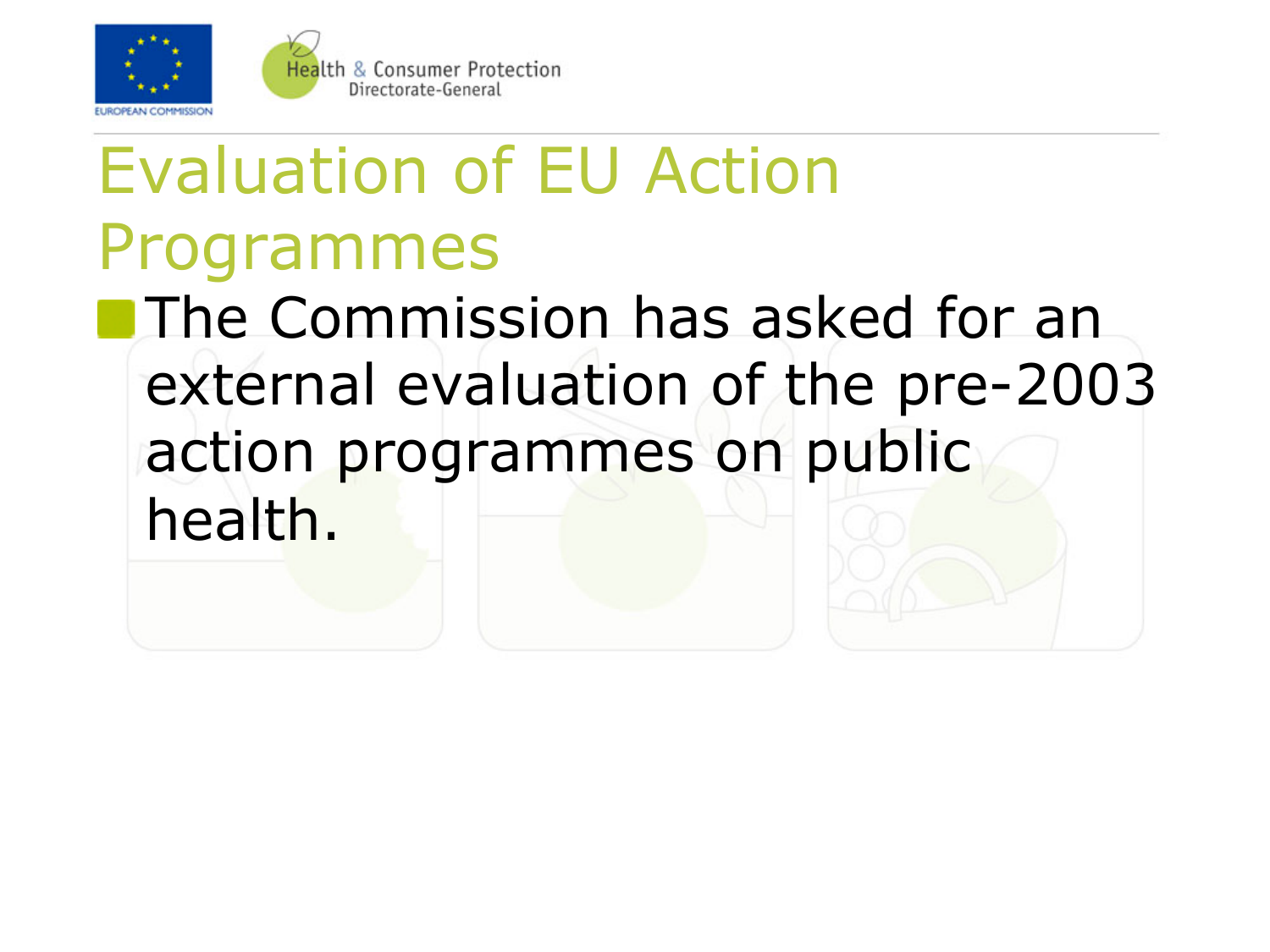

## Evaluation Recommendations

#### **As regards Rare Diseases the evaluation** recommendations are:

■ Better define the general objective

**Health & Consumer Protection** Directorate-General

- To match the ambitions with financial resources
- **To encourage the Commission to further** invest in rare diseases particularly because of enlargement
- To examine the question of care and treatment
- Continue paying particular attention to prevalence ratios and incidence figures